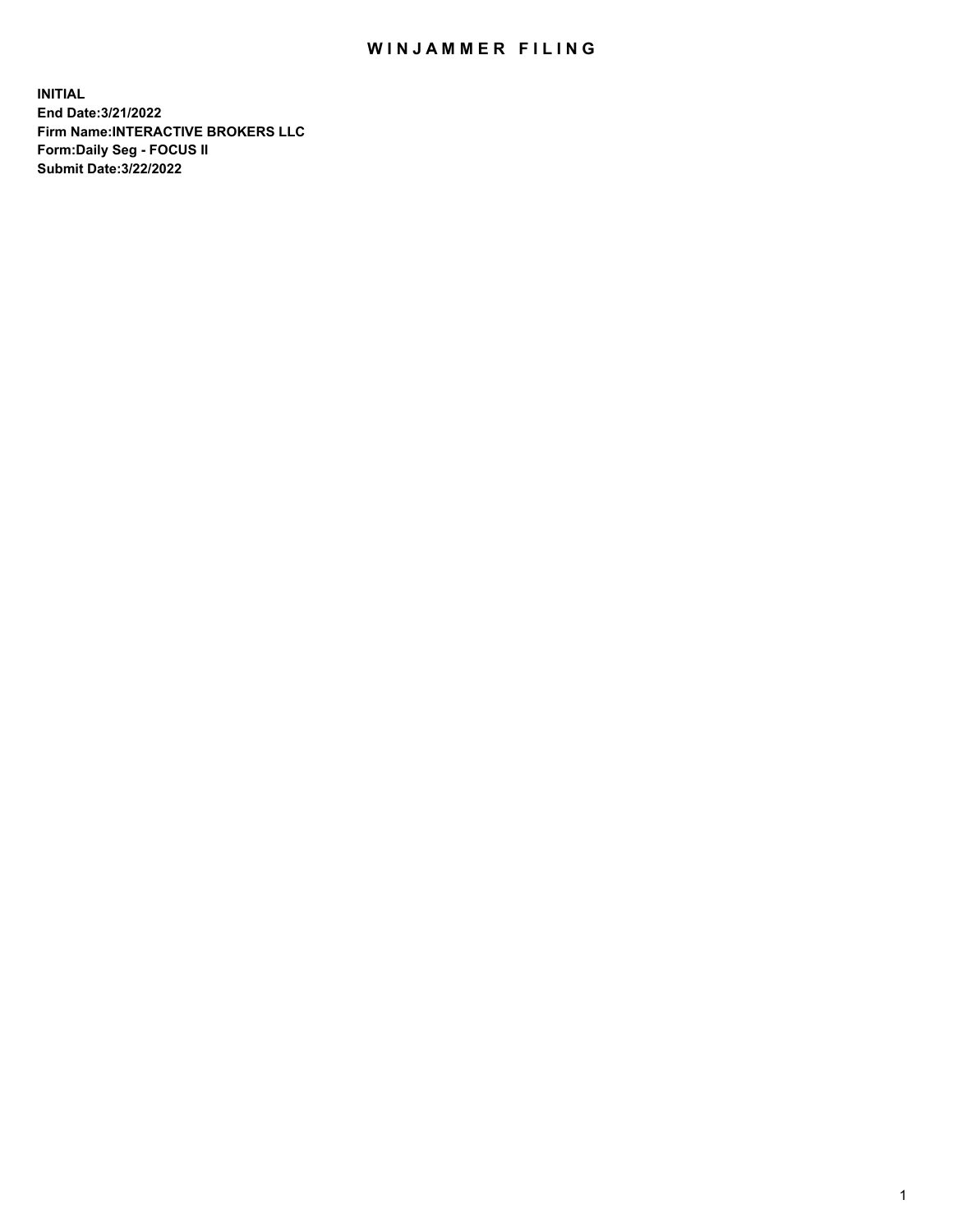**INITIAL End Date:3/21/2022 Firm Name:INTERACTIVE BROKERS LLC Form:Daily Seg - FOCUS II Submit Date:3/22/2022 Daily Segregation - Cover Page**

| Name of Company                                                                                                                                                                                                                                                                                                               | <b>INTERACTIVE BROKERS LLC</b>                                                                  |  |
|-------------------------------------------------------------------------------------------------------------------------------------------------------------------------------------------------------------------------------------------------------------------------------------------------------------------------------|-------------------------------------------------------------------------------------------------|--|
| <b>Contact Name</b>                                                                                                                                                                                                                                                                                                           | James Menicucci                                                                                 |  |
| <b>Contact Phone Number</b>                                                                                                                                                                                                                                                                                                   | 203-618-8085                                                                                    |  |
| <b>Contact Email Address</b>                                                                                                                                                                                                                                                                                                  | jmenicucci@interactivebrokers.c<br><u>om</u>                                                    |  |
| FCM's Customer Segregated Funds Residual Interest Target (choose one):<br>a. Minimum dollar amount: ; or<br>b. Minimum percentage of customer segregated funds required:% ; or<br>c. Dollar amount range between: and; or<br>d. Percentage range of customer segregated funds required between:% and%.                        | $\overline{\mathbf{0}}$<br>$\overline{\mathbf{0}}$<br>155,000,000 245,000,000<br>0 <sub>0</sub> |  |
| FCM's Customer Secured Amount Funds Residual Interest Target (choose one):<br>a. Minimum dollar amount: ; or<br>b. Minimum percentage of customer secured funds required:%; or<br>c. Dollar amount range between: and; or<br>d. Percentage range of customer secured funds required between:% and%.                           | $\overline{\mathbf{0}}$<br>$\overline{\mathbf{0}}$<br>80,000,000 120,000,000<br>0 <sub>0</sub>  |  |
| FCM's Cleared Swaps Customer Collateral Residual Interest Target (choose one):<br>a. Minimum dollar amount: ; or<br>b. Minimum percentage of cleared swaps customer collateral required:%; or<br>c. Dollar amount range between: and; or<br>d. Percentage range of cleared swaps customer collateral required between:% and%. | $\overline{\mathbf{0}}$<br>$\overline{\mathbf{0}}$<br>0 <sub>0</sub><br>0 <sub>0</sub>          |  |

Attach supporting documents CH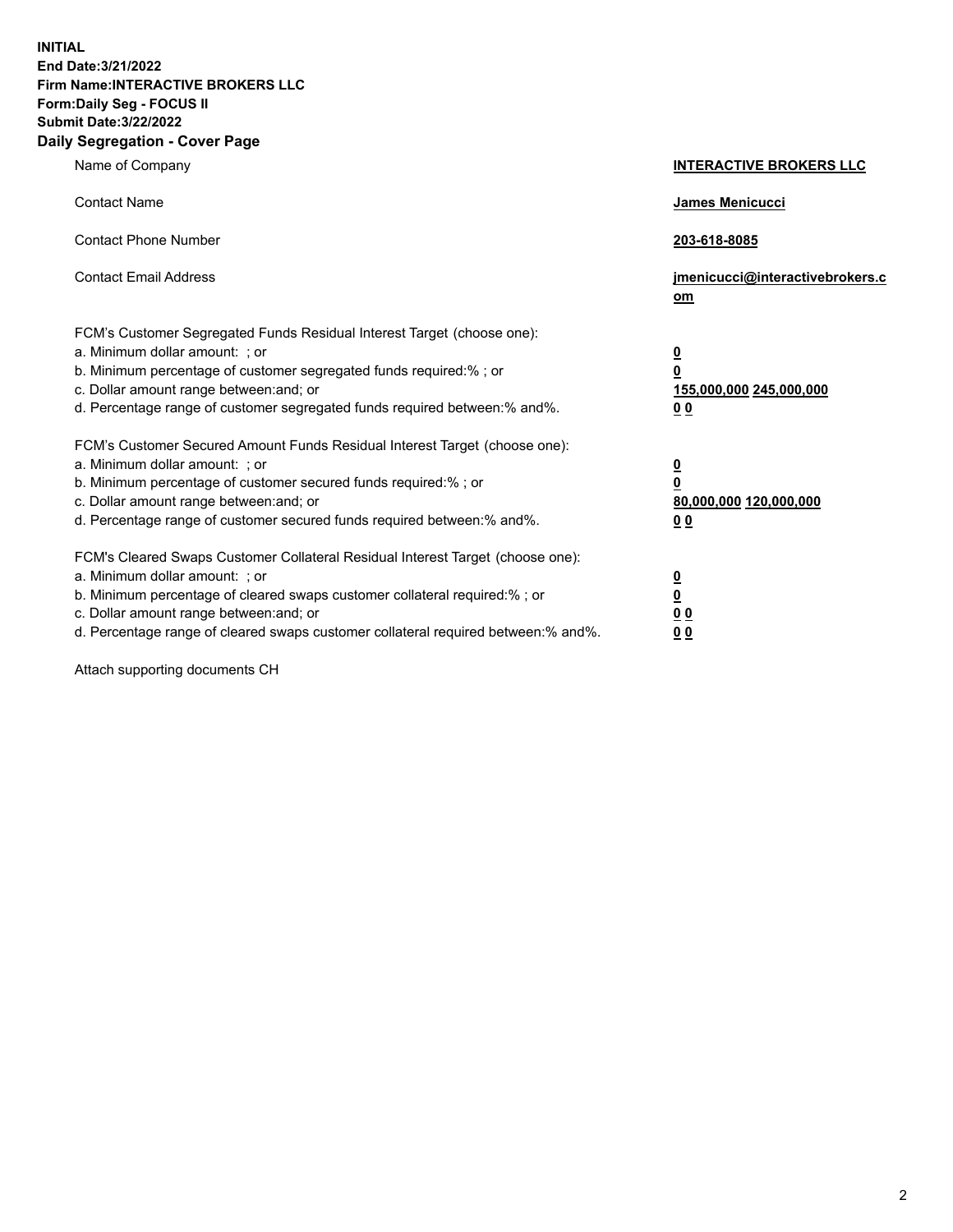**INITIAL End Date:3/21/2022 Firm Name:INTERACTIVE BROKERS LLC Form:Daily Seg - FOCUS II Submit Date:3/22/2022 Daily Segregation - Secured Amounts**

## Foreign Futures and Foreign Options Secured Amounts Amount required to be set aside pursuant to law, rule or regulation of a foreign government or a rule of a self-regulatory organization authorized thereunder **0** [7305] 1. Net ledger balance - Foreign Futures and Foreign Option Trading - All Customers A. Cash **517,482,472** [7315] B. Securities (at market) **0** [7317] 2. Net unrealized profit (loss) in open futures contracts traded on a foreign board of trade **15,423,709** [7325] 3. Exchange traded options a. Market value of open option contracts purchased on a foreign board of trade **106,391** [7335] b. Market value of open contracts granted (sold) on a foreign board of trade **-16,362** [7337] 4. Net equity (deficit) (add lines 1. 2. and 3.) **532,996,210** [7345] 5. Account liquidating to a deficit and account with a debit balances - gross amount **4,584** [7351] Less: amount offset by customer owned securities **0** [7352] **4,584** [7354] 6. Amount required to be set aside as the secured amount - Net Liquidating Equity Method (add lines 4 and 5) **533,000,794** [7355] 7. Greater of amount required to be set aside pursuant to foreign jurisdiction (above) or line 6. **533,000,794** [7360] FUNDS DEPOSITED IN SEPARATE REGULATION 30.7 ACCOUNTS 1. Cash in banks A. Banks located in the United States **16,529,247** [7500] B. Other banks qualified under Regulation 30.7 **0** [7520] **16,529,247** [7530] 2. Securities A. In safekeeping with banks located in the United States **521,021,050** [7540] B. In safekeeping with other banks qualified under Regulation 30.7 **0** [7560] **521,021,050** [7570] 3. Equities with registered futures commission merchants A. Cash **0** [7580] B. Securities **0** [7590] C. Unrealized gain (loss) on open futures contracts **0** [7600] D. Value of long option contracts **0** [7610] E. Value of short option contracts **0** [7615] **0** [7620] 4. Amounts held by clearing organizations of foreign boards of trade A. Cash **0** [7640] B. Securities **0** [7650] C. Amount due to (from) clearing organization - daily variation **0** [7660] D. Value of long option contracts **0** [7670] E. Value of short option contracts **0** [7675] **0** [7680] 5. Amounts held by members of foreign boards of trade A. Cash **104,829,264** [7700] B. Securities **0** [7710] C. Unrealized gain (loss) on open futures contracts **11,467,907** [7720] D. Value of long option contracts **106,391** [7730] E. Value of short option contracts **-16,362** [7735] **116,387,200** [7740] 6. Amounts with other depositories designated by a foreign board of trade **0** [7760] 7. Segregated funds on hand **0** [7765] 8. Total funds in separate section 30.7 accounts **653,937,497** [7770] 9. Excess (deficiency) Set Aside for Secured Amount (subtract line 7 Secured Statement Page 1 from Line 8) **120,936,703** [7380] 10. Management Target Amount for Excess funds in separate section 30.7 accounts **80,000,000** [7780] 11. Excess (deficiency) funds in separate 30.7 accounts over (under) Management Target **40,936,703** [7785]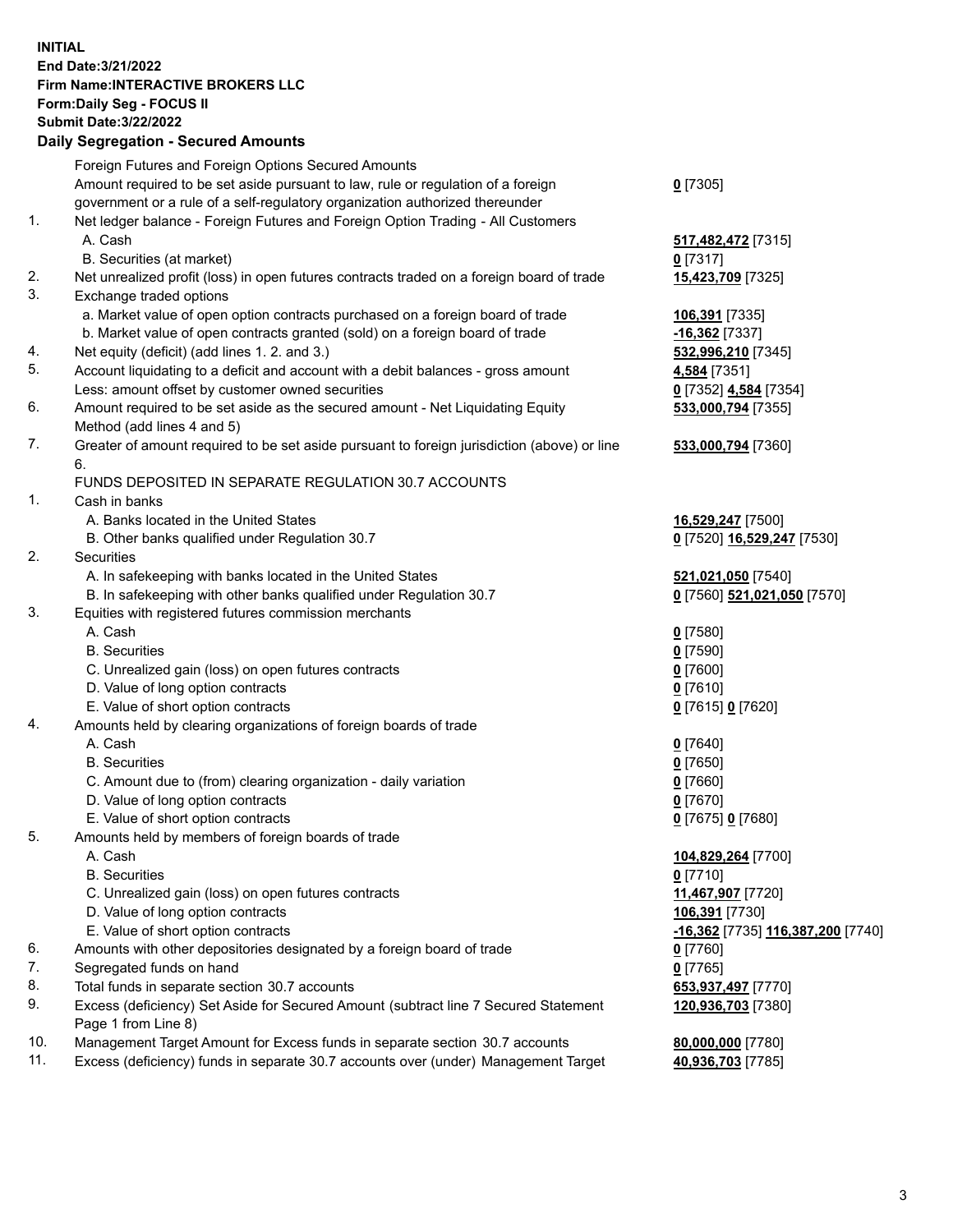**INITIAL End Date:3/21/2022 Firm Name:INTERACTIVE BROKERS LLC Form:Daily Seg - FOCUS II Submit Date:3/22/2022 Daily Segregation - Segregation Statement** SEGREGATION REQUIREMENTS(Section 4d(2) of the CEAct) 1. Net ledger balance A. Cash **8,120,060,334** [7010] B. Securities (at market) **0** [7020] 2. Net unrealized profit (loss) in open futures contracts traded on a contract market **318,183,567** [7030] 3. Exchange traded options A. Add market value of open option contracts purchased on a contract market **893,745,342** [7032] B. Deduct market value of open option contracts granted (sold) on a contract market **-720,205,743** [7033] 4. Net equity (deficit) (add lines 1, 2 and 3) **8,611,783,500** [7040] 5. Accounts liquidating to a deficit and accounts with debit balances - gross amount **1,089,495** [7045] Less: amount offset by customer securities **0** [7047] **1,089,495** [7050] 6. Amount required to be segregated (add lines 4 and 5) **8,612,872,995** [7060] FUNDS IN SEGREGATED ACCOUNTS 7. Deposited in segregated funds bank accounts A. Cash **996,158,822** [7070] B. Securities representing investments of customers' funds (at market) **5,407,036,525** [7080] C. Securities held for particular customers or option customers in lieu of cash (at market) **0** [7090] 8. Margins on deposit with derivatives clearing organizations of contract markets A. Cash **1,280,103,016** [7100] B. Securities representing investments of customers' funds (at market) **974,868,490** [7110] C. Securities held for particular customers or option customers in lieu of cash (at market) **0** [7120] 9. Net settlement from (to) derivatives clearing organizations of contract markets **33,784,341** [7130] 10. Exchange traded options A. Value of open long option contracts **893,745,342** [7132] B. Value of open short option contracts **-720,205,743** [7133] 11. Net equities with other FCMs A. Net liquidating equity **0** [7140] B. Securities representing investments of customers' funds (at market) **0** [7160] C. Securities held for particular customers or option customers in lieu of cash (at market) **0** [7170] 12. Segregated funds on hand **0** [7150] 13. Total amount in segregation (add lines 7 through 12) **8,865,490,793** [7180] 14. Excess (deficiency) funds in segregation (subtract line 6 from line 13) **252,617,798** [7190] 15. Management Target Amount for Excess funds in segregation **155,000,000** [7194] **97,617,798** [7198]

16. Excess (deficiency) funds in segregation over (under) Management Target Amount Excess